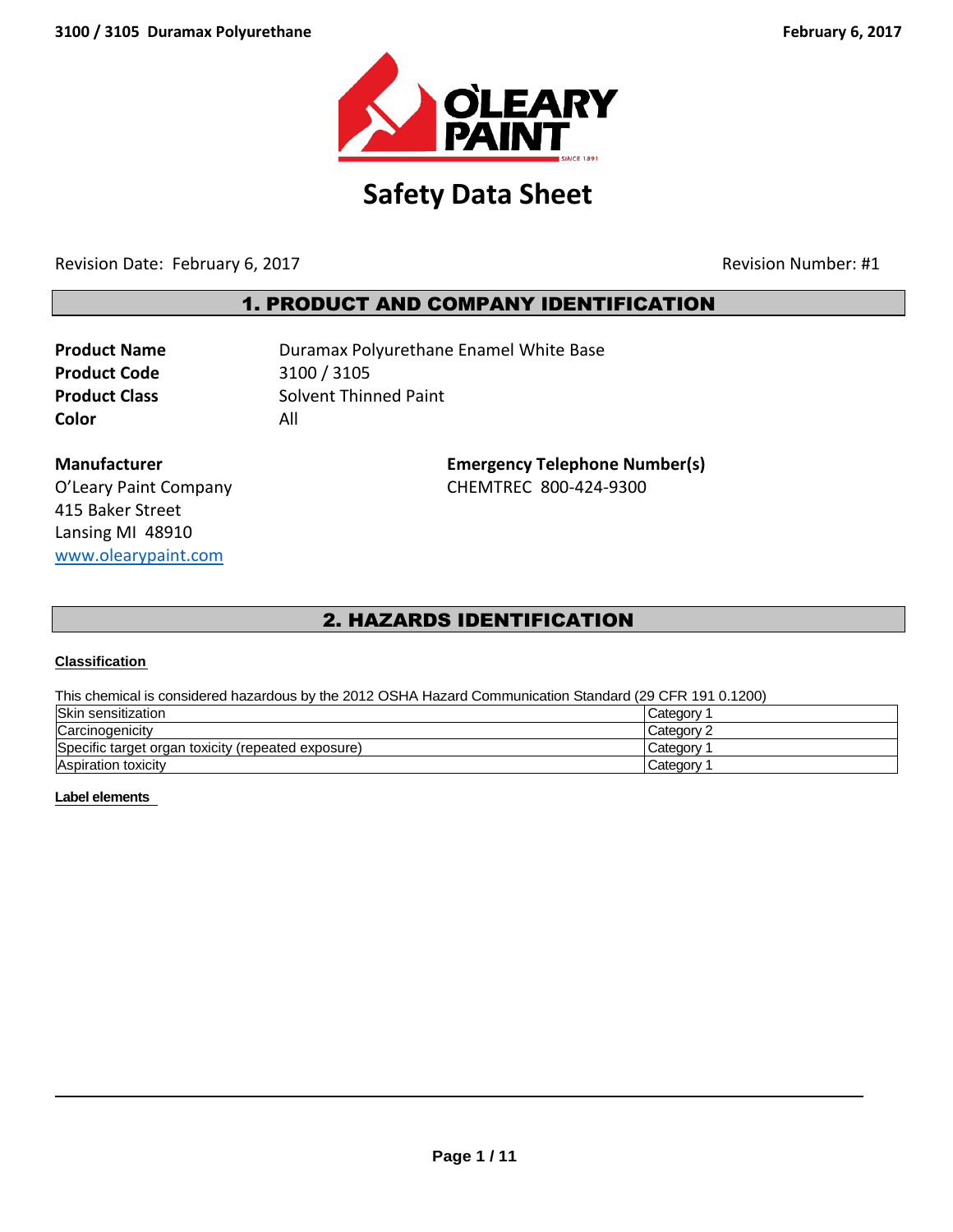#### **Danger**

#### **Hazard statements**





**Appearance liquid Odor in the original of the contract of the contract of the contract of the contract of the contract of the contract of the contract of the contract of the contract of the contract of the contract of t** 

#### **Precautionary Statements - Prevention**

Obtain special instructions before use Do not handle until all safety precautions have been read and understood Use personal protective equipment as required Contaminated work clothing should not be allowed out of the workplace Wear protective gloves Do not breathe dust/fume/mist/vapors/spray Wash face, hands and any exposed skin thoroughly after handling Do not eat, drink or smoke when using this product

#### **Precautionary Statements - Response**

If exposed or concerned get medical attention **Skin** If on skin wash with plenty of soap and water If skin irritation or rash occurs get medical attention Wash contaminated clothing before reuse **Ingestion** If swallowed immediately call a POISON CENTER or physician

# Do NOT induce vomiting

# **Precautionary Statements - Storage**

Store locked up

# **Precautionary Statements - Disposal**

Dispose of contents/container to an approved waste disposal plant

# **Hazards not otherwise classified (HNOC)**

Not Applicable

# **Other information**

No information available

#### **Other Hazards**

Rags, steel wool or waste soaked with this product may spontaneously catch fire if improperly discarded.

# 3. COMPOSITION/INFORMATION ON INGREDIENTS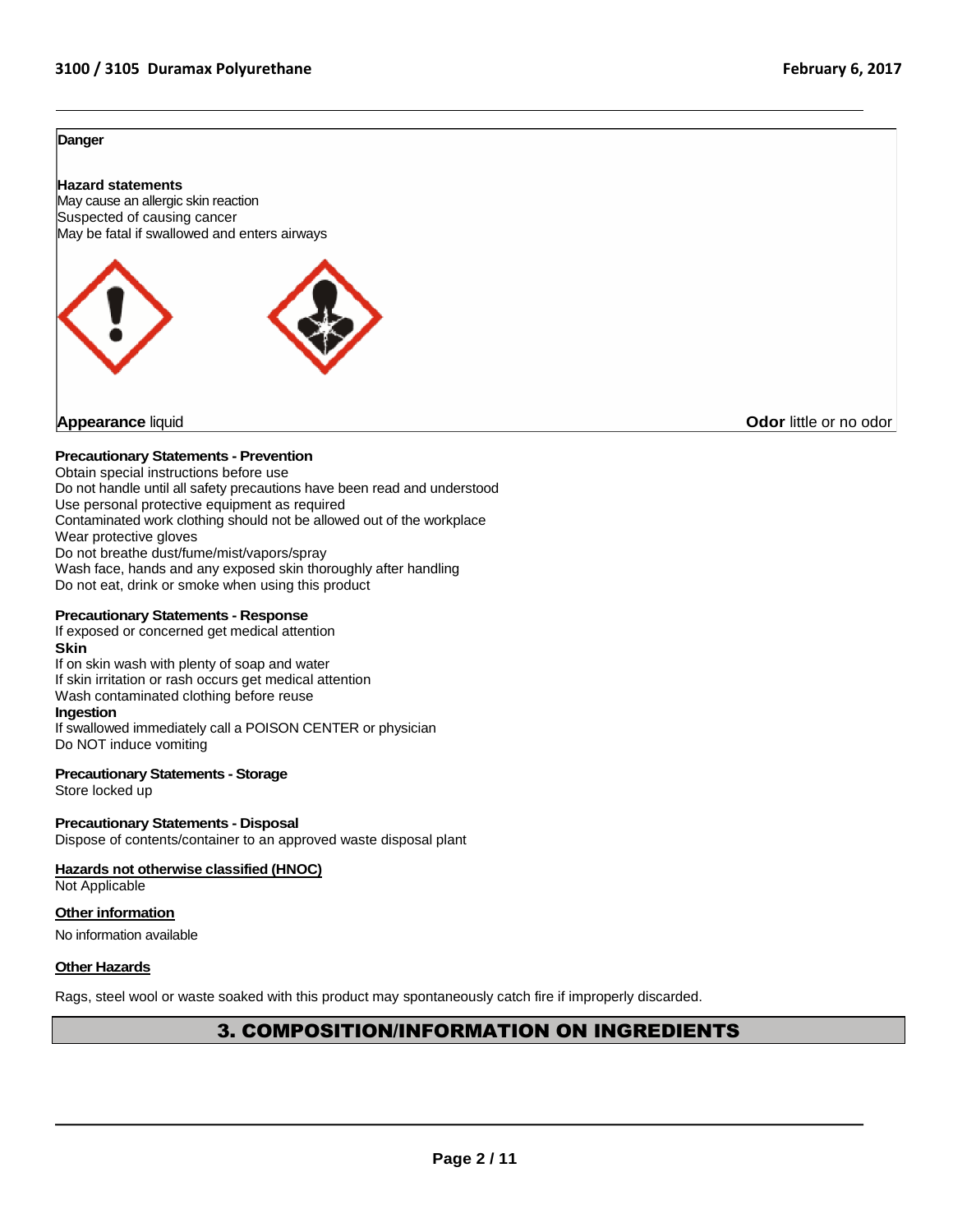| <b>Chemical Name</b>                       | <b>CAS-No</b> | Weight % (max) |
|--------------------------------------------|---------------|----------------|
| Stoddard solvent                           | 8052-41-3     | 40             |
| Titanium dioxide                           | 13463-67-7    | 25             |
| Limestone                                  | 1317-65-3     |                |
| Distillates, petroleum, hydrotreated light | 64742-47-8    |                |
| Ethyl benzene                              | $100-41 - 4$  | 0.5            |
| Methyl ethyl ketoxime                      | $96 - 29 - 7$ | 0.5            |
| Cobalt bis(2-ethylhexanoate)               | 136-52-7      | 0.5            |

# 4. FIRST AID MEASURES

| <b>General Advice</b>                                     | If symptoms persist, call a physician. Show this safety data sheet to the doctor in<br>attendance.                                                                                                                      |
|-----------------------------------------------------------|-------------------------------------------------------------------------------------------------------------------------------------------------------------------------------------------------------------------------|
| <b>Eye Contact</b>                                        | Immediately flush with plenty of water. After initial flushing, remove any contact<br>lenses and continue flushing for at least 15 minutes. Keep eye wide open while<br>rinsing. If symptoms persist, call a physician. |
| <b>Skin Contact</b>                                       | Wash off immediately with soap and plenty of water removing all contaminated<br>clothes and shoes. If skin irritation persists, call a physician.                                                                       |
| <b>Inhalation</b>                                         | Move to fresh air. If symptoms persist, call a physician.<br>If not breathing, give artificial respiration. Call a physician immediately                                                                                |
| Ingestion                                                 | Clean mouth with water and afterwards drink plenty of water. Do not induce vomiting<br>without medical advice. Never give anything by mouth to an unconscious person.<br>Consult a physician.                           |
| <b>Protection Of First-Aiders</b>                         | Use personal protective equipment                                                                                                                                                                                       |
| Most Important Symptoms/Effects No information available. |                                                                                                                                                                                                                         |
| <b>Notes To Physician</b>                                 | Treat symptomatically                                                                                                                                                                                                   |

# 5. FIRE-FIGHTING MEASURES

| <b>Suitable Extinguishing Media</b>                          | Foam, dry powder or water. Use extinguishing measures<br>that are appropriate to local circumstances and the<br>surrounding environment.                                                                                                               |
|--------------------------------------------------------------|--------------------------------------------------------------------------------------------------------------------------------------------------------------------------------------------------------------------------------------------------------|
| <b>Protective Equipment And Precautions For Firefighters</b> | As in any fire, wear self-contained breathing apparatus<br>pressure-demand, MSHA/N IOSH (approved or equivalent)<br>and full protective gear.                                                                                                          |
| <b>Specific Hazards Arising From The Chemical</b>            | Combustible material. Closed containers may rupture if<br>exposed to fire or extreme heat. Keep product and empty<br>container away from heat and sources of ignition. Thermal<br>decomposition can lead to release of irritating gases and<br>vapors. |
| <b>Sensitivity To Mechanical Impact</b>                      | No.                                                                                                                                                                                                                                                    |
| <b>Sensitivity To Static Discharge</b>                       | Yes                                                                                                                                                                                                                                                    |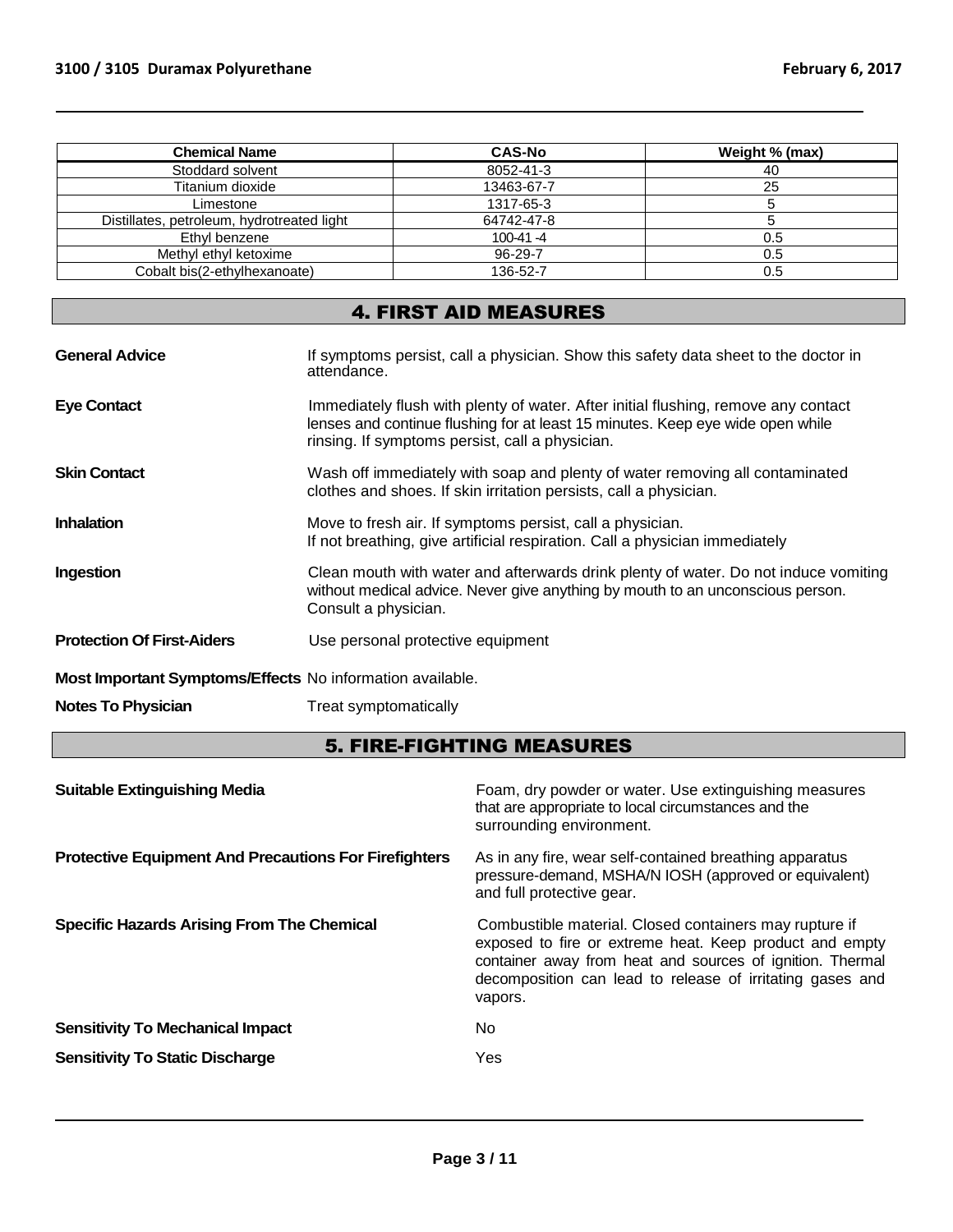| <b>Flash Point Data</b>                 | Flash Point (°F)<br>Flash Point (°C)<br><b>Flash Point Method</b>                                 |                        | 102<br>39<br><b>PMCC</b>       |            |
|-----------------------------------------|---------------------------------------------------------------------------------------------------|------------------------|--------------------------------|------------|
|                                         | <b>Flammability Limits In Air</b><br><b>Lower Explosion Limit</b><br><b>Upper Explosion Limit</b> |                        | Not available<br>Not available |            |
| <b>NFPA</b>                             | Health: 1                                                                                         | <b>Flammability: 2</b> | <b>Instability: 0</b>          | Special: - |
| <b>NFPA Legend</b><br>0 - Not Hazardous |                                                                                                   |                        |                                |            |

- 1 Slightly
- 2 Moderate
- 3 High
- 4 Severe

*The ratings assigned are only suggested ratings, the contractor/employer has ultimate responsibilities for NFPA ratings where this system is used.* 

*Additional information regarding the NFPA rating system is available from the National Fire Protection Agency (NFPA) a[t www.nfpa.org.](http://www.nfpa.org/)*

# 6. ACCIDENTAL RELEASE MEASURES

**Personal Precautions** Use personal protective equipment. Remove all sources of ignition.

**Other Information Prevent further leakage or spillage if safe to do so. Do not allow material to** contaminate ground water system. Prevent product from entering drains. Do not flush into surface water or sanitary sewer system. Local authorities should be advised if significant spillages cannot be contained.

# **Methods For Clean-Up** Dam up. Soak up with inert absorbent material. Pick up and transfer to properly labeled containers. Clean contaminated surface thoroughly.

# 7. HANDLING AND STORAGE

| <b>Handling</b>               | Use only in area provided with appropriate exhaust ventilation. Do not breathe<br>vapors or spray mist. Wear personal protective equipment. Take precautionary<br>measures against static discharges. To avoid ignition of vapors by static electricity<br>discharge, all metal parts of the equipment must be grounded. Keep away from open<br>flames, hot surfaces and sources of ignition. |
|-------------------------------|-----------------------------------------------------------------------------------------------------------------------------------------------------------------------------------------------------------------------------------------------------------------------------------------------------------------------------------------------------------------------------------------------|
| <b>Storage</b>                | Keep containers tightly closed in a dry, cool and well-ventilated place. Keep away<br>from heat. Keep in properly labeled containers.                                                                                                                                                                                                                                                         |
|                               | <b>DANGER</b> - Rags, steel wool or waste soaked with this product may spontaneously<br>catch fire if improperly discarded. Immediately after use, place rags, steel wool or<br>waste in a sealed water-filled metal container.                                                                                                                                                               |
| <b>Incompatible Materials</b> | No information available                                                                                                                                                                                                                                                                                                                                                                      |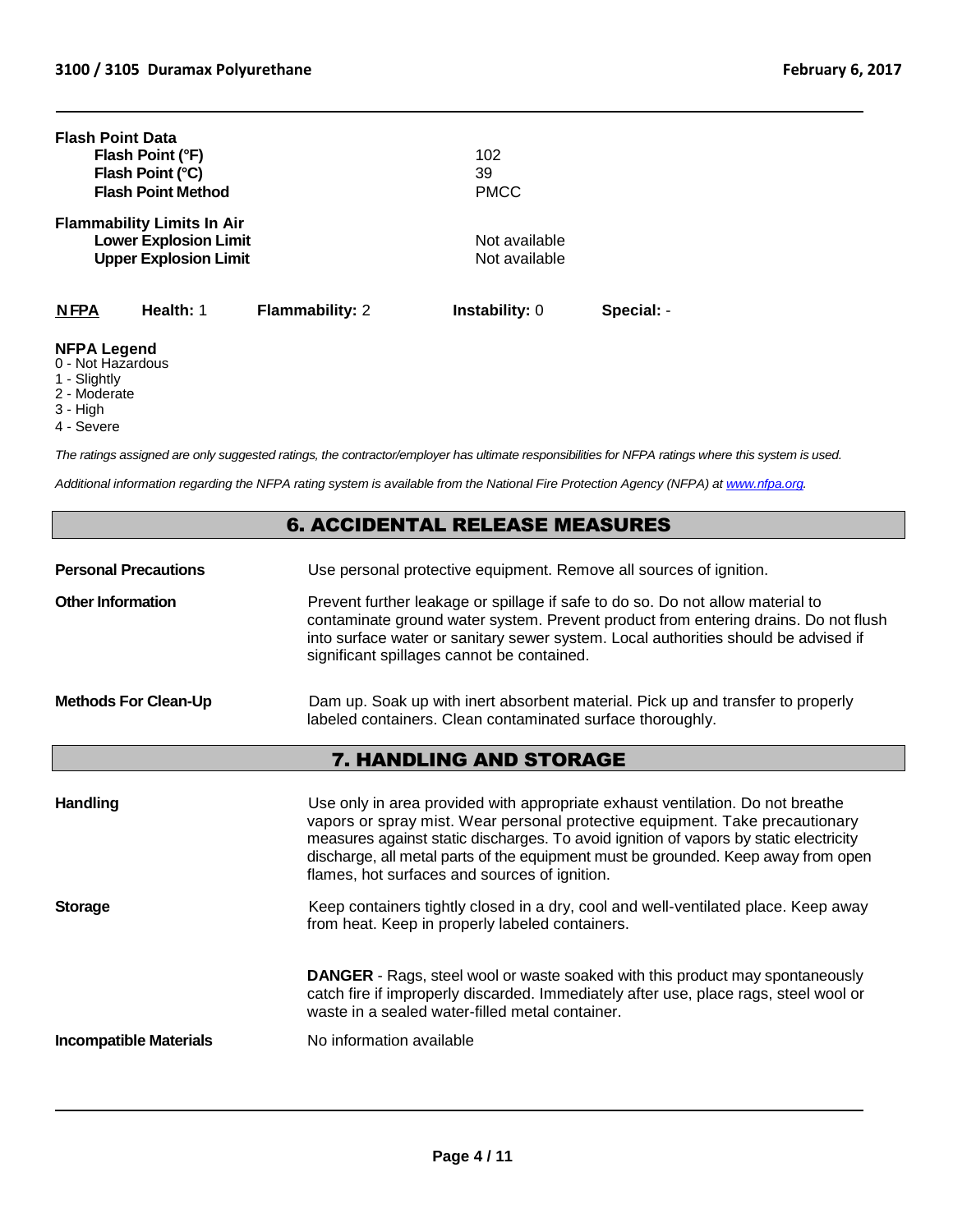# 8. EXPOSURE CONTROLS / PERSONAL PROTECTION

# **Exposure Limits**

| <b>Chemical Name</b>                          | <b>ACGIH</b>               | <b>OSHA</b>                                                  |
|-----------------------------------------------|----------------------------|--------------------------------------------------------------|
| Stoddard solvent                              | 100 ppm - TWA              | 2900 mg/m <sup>3</sup> - TWA<br>500 ppm - TWA                |
| Limestone                                     | 2 mg/m <sup>3</sup> - TWA  | 15 mg/m <sup>3</sup> - TWA total<br>$5 \text{ mg/m}^3$ - TWA |
| Titanium dioxide                              | 10 mg/m <sup>3</sup> - TWA | 15 mg/m <sup>3</sup> - TWA total                             |
| Distillates, petroleum,<br>hydrotreated light | N/E                        | N/E                                                          |
| Ethyl benzene                                 | 20 ppm - TWA               | 100 ppm - TWA<br>435 mg/m <sup>3</sup> - TWA                 |
| Methyl ethyl ketoxime                         | N/E                        | N/E                                                          |
| Cobalt bis(2-ethylhexanoate)                  | N/E                        | N/E                                                          |

# **Legend**

ACGIH - American Conference of Governmental Industrial Hygienists Exposure Limits OSHA - Occupational Safety & Health Administration Exposure Limits N/E - Not Established

**Engineering Measures** Ensure adequate ventilation, especially in confined areas.

| <b>Personal Protective Equipment</b> |                                                                                                                                                                                                                                                                                                                              |
|--------------------------------------|------------------------------------------------------------------------------------------------------------------------------------------------------------------------------------------------------------------------------------------------------------------------------------------------------------------------------|
| <b>Eye/Face Protection</b>           | Safety glasses with side-shields.                                                                                                                                                                                                                                                                                            |
| <b>Skin Protection</b>               | Long sleeved clothing. Protective gloves.                                                                                                                                                                                                                                                                                    |
| <b>Respiratory Protection</b>        | In operations where exposure limits are exceeded, use a NIOSH approved respirator<br>that has been selected by a technically qualified person for the specific work<br>conditions. When spraying the product or applying in confined areas, wear a NIOSH<br>approved respirator specified for paint spray or organic vapors. |
| <b>Hygiene Measures</b>              | Avoid contact with skin, eyes and clothing. Remove and wash contaminated clothing<br>before re-use. Wash thoroughly after handling. When using do not eat, drink or<br>smoke.                                                                                                                                                |

# 9. PHYSICAL AND CHEMICAL PROPERTIES

| Appearance<br>Odor      | liquid<br>little or no odor |
|-------------------------|-----------------------------|
| <b>Odor Threshold</b>   | No information available    |
| Density (Ibs/gal)       | $9.25 - 9.55$               |
| <b>Specific Gravity</b> | $1.11 - 1.15$               |
| рH                      | No information available    |
| <b>Viscosity (cps)</b>  | No information available    |
| <b>Solubility</b>       | No information available    |
| <b>Water Solubility</b> | No information available    |
| <b>Evaporation Rate</b> | No information available    |
| <b>Vapor Pressure</b>   | No information available    |
| <b>Vapor Density</b>    | No information available    |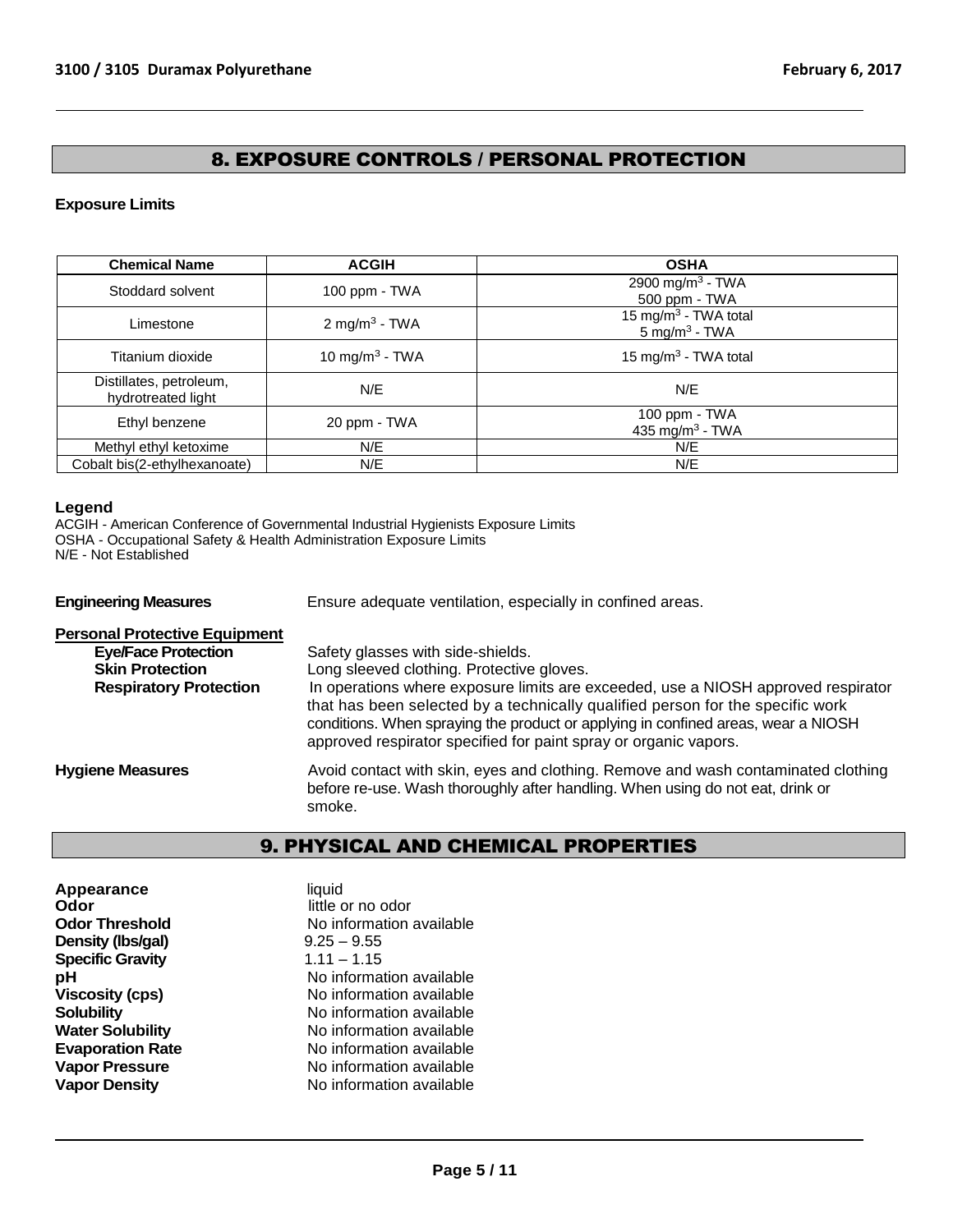| <b>9. PHYSICAL AND CHEMICAL PROPERTIES</b>                     |                           |  |
|----------------------------------------------------------------|---------------------------|--|
| Wt. % Solids                                                   | $55 - 65$                 |  |
| Vol. % Solids                                                  | 45 - 55                   |  |
| Wt. % Volatiles                                                | $35 - 45$                 |  |
| Vol. % Volatiles                                               | $45 - 55$                 |  |
| <b>VOC Regulatory Limit (g/L)</b>                              | < 430                     |  |
| Boiling Point (°F)                                             | 315                       |  |
| <b>Boiling Point (°C)</b>                                      | 157                       |  |
| <b>Freezing Point (°F)</b>                                     | 32                        |  |
| Freezing Point (°C)                                            | $\Omega$                  |  |
| Flash Point (°F)                                               | 102                       |  |
| Flash Point (°C)                                               | 39                        |  |
| <b>Flash Point Method</b>                                      | <b>PMCC</b>               |  |
| Flammability (solid, gas)                                      | Not available             |  |
| <b>Upper Explosion Limit</b>                                   | Not available             |  |
| <b>Lower Explosion Limit</b>                                   | Not available             |  |
| <b>Autoignition Temperature (°F)</b>                           | No information available  |  |
| <b>Autoignition Temperature (°C)</b>                           | No information available  |  |
| <b>Decomposition Temperature (°F)</b> No information available |                           |  |
| <b>Decomposition Temperature (°C)</b> No information available |                           |  |
| <b>Partition Coefficient (n-</b><br>octanol/water)             | No information available. |  |

# 10. STABILITY AND REACTIVITY

| <b>Reactivity</b>                         | Not Applicable                                                                           |
|-------------------------------------------|------------------------------------------------------------------------------------------|
| <b>Chemical Stability</b>                 | Stable under normal conditions. Hazardous polymerisation<br>does not occur.              |
| <b>Conditions To Avoid</b>                | Keep away from open flames, hot surfaces, static electricity<br>and sources of ignition. |
| <b>Incompatible Materials</b>             | Incompatible with strong acids and bases and strong<br>oxidizing agents.                 |
| <b>Hazardous Decomposition Products</b>   | Thermal decomposition can lead to release of irritating<br>gases and vapors.             |
| <b>Possibility Of Hazardous Reactions</b> | None under normal conditions of use.                                                     |

# 11. TOXICOLOGICAL INFORMATION

# **Information on likely routes of exposure**

#### **Product**

Repeated or prolonged exposure to organic solvents may lead to permanent brain and nervous system damage. Intentional misuse by deliberately concentrating and inhaling vapors may be harmful or fatal.

| <b>Inhalation</b> | No information available |
|-------------------|--------------------------|
| Eye contact       | No information available |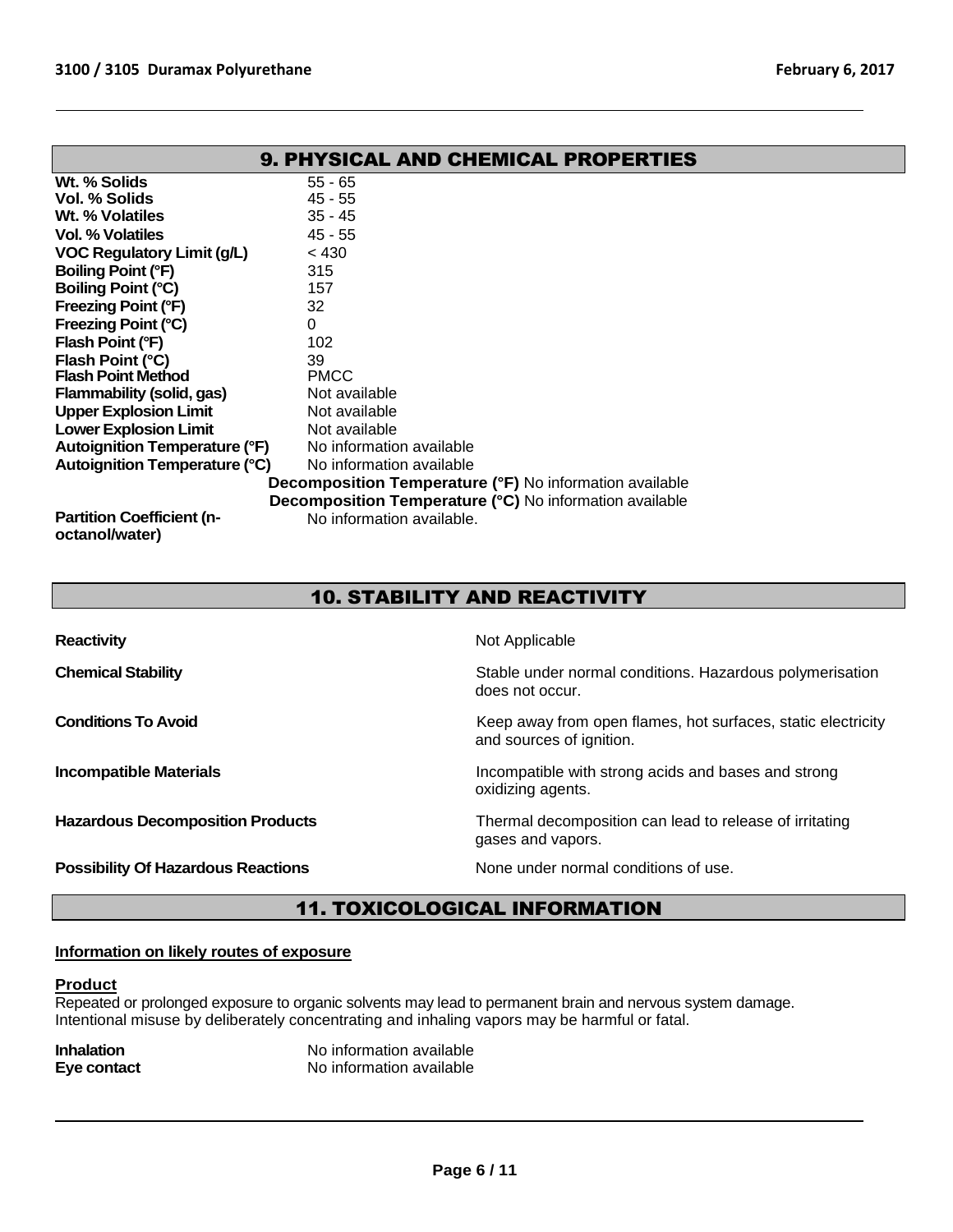$\overline{a}$ 

| <b>Skin contact</b>                                                                                                                                        | No information available                                                                   |  |  |
|------------------------------------------------------------------------------------------------------------------------------------------------------------|--------------------------------------------------------------------------------------------|--|--|
| No information available<br>Ingestion                                                                                                                      |                                                                                            |  |  |
| <b>Acute Toxicity</b><br><b>Product</b>                                                                                                                    | No information available                                                                   |  |  |
| Information on toxicological effects                                                                                                                       |                                                                                            |  |  |
| <b>Symptoms</b>                                                                                                                                            | No information available                                                                   |  |  |
|                                                                                                                                                            | Delayed and immediate effects as well as chronic effects from short and long-term exposure |  |  |
| Sensitization:<br><b>Mutagenic Effects</b><br><b>Reproductive Effects</b>                                                                                  | Not available<br>Not available<br>No information available                                 |  |  |
| <b>Numerical measures of toxicity</b>                                                                                                                      |                                                                                            |  |  |
|                                                                                                                                                            | The following values are calculated based on chapter 3.1 of the GHS document               |  |  |
| <b>ATEmix (oral)</b><br><b>ATEmix (dermal)</b>                                                                                                             | 163529 mg/kg<br>65412 mg/kg                                                                |  |  |
| <b>Acute Toxicity</b><br><b>Component</b>                                                                                                                  |                                                                                            |  |  |
| Stoddard solvent<br>LD50 Oral: $>$ 5000 mg/kg (Rat)<br>LD50 Dermal: > 3160 mg/kg (Rabbit)<br>LC50 Inhalation (Vapor): $> 6.1$ mg/L (Rat)                   |                                                                                            |  |  |
| Distillates, petroleum, hydrotreated light<br>LD50 Oral: $>$ 5000 mg/kg (Rat)<br>LD50 Dermal: > 3000 mg/kg (Rabbit)                                        |                                                                                            |  |  |
| <b>Ethyl benzene</b><br>LD50 Oral: 3500 mg/kg (Rat)<br>LD50 Dermal: > 5000 mg/kg (Rabbit)<br>LC50 Inhalation (Vapor): 55000 mg/m <sup>3</sup> (Rat, 2 hr.) |                                                                                            |  |  |
| Methyl ethyl ketoxime<br>LD50 Oral: 930 mg/kg (Rat)<br>LD50 Dermal: 200 mg/kg (Rabbit)<br>LC50 Inhalation (Vapor): $> 4.8$ mg/L (Rat)                      |                                                                                            |  |  |
| Titanium dioxide<br>LD50 Oral: >10000 mg/kg (Rat)<br>LD50 Dermal: $>10000$ mg/m <sup>3</sup> (Rabbit)<br>LC50 Inhalation (Dust): > 6.82 mg/L (Rat, 4hr.)   |                                                                                            |  |  |
|                                                                                                                                                            |                                                                                            |  |  |
|                                                                                                                                                            | <b>Page 7/11</b>                                                                           |  |  |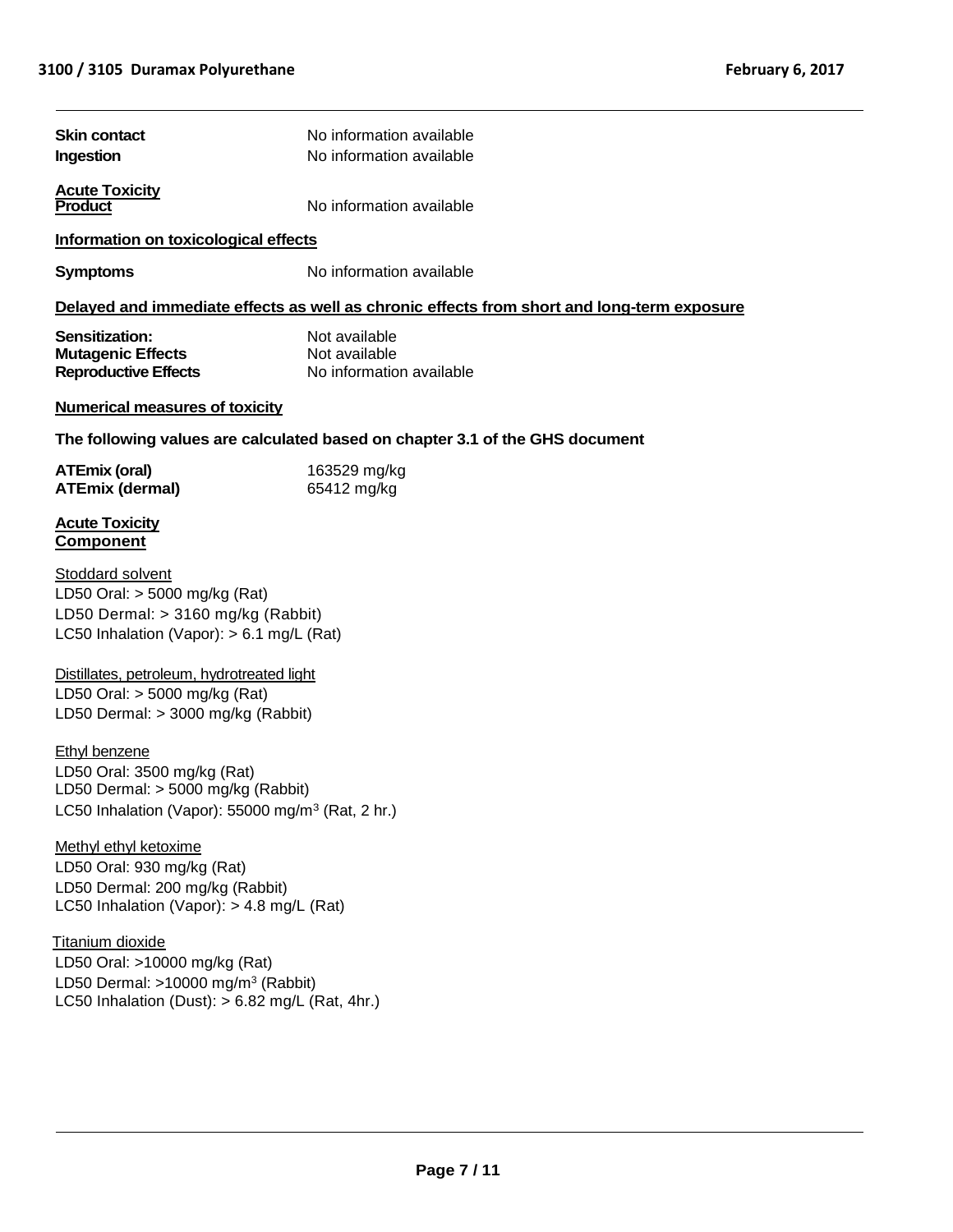# **Carcinogenicity**

*The information below indicates whether each agency has listed any ingredient as a carcinogen:*

| <b>Chemical Name</b>         | <b>IARC</b>         | <b>NTP</b> | <b>OSHA Carcinogen</b> |
|------------------------------|---------------------|------------|------------------------|
|                              | 2B - Possible Human |            | Listed                 |
| Ethyl benzene                | Carcinogen          |            |                        |
|                              | 2B - Possible Human |            |                        |
| Cobalt bis(2-ethylhexanoate) | Carcinogen          |            |                        |
|                              | 2B - Possible Human |            | Listed                 |
| Titanium dioxide             | Carcinogen          |            |                        |

- Although IARC has classified titanium dioxide as possibly carcinogenic to humans (2B), their summary concludes: "No significant exposure to titanium dioxide is thought to occur during the use of products in which titanium dioxide is bound to other materials, such as paint."
- Cobalt and cobalt compounds are listed as possible human carcinogens by IARC (2B). However, there is inadequate evidence of the carcinogenicity of cobalt and cobalt compounds in humans.

#### **Legend**

IARC - International Agency for Research on Cancer NTP - National Toxicity Program OSHA - Occupational Safety & Health Administration

# 12. ECOLOGICAL INFORMATION

# **Ecotoxicity Effects**

# **Product**

# **Acute Toxicity to Fish**

No information available

# **Acute Toxicity to Aquatic Invertebrates**

No information available

# **Acute Toxicity to Aquatic Plants**

No information available

# **Persistence / Degradability**

No information available

# **Bioaccumulation / Accumulation**

No information available

# **Mobility in Environmental Media**

No information available

# **Ozone**

No information available

# **Component**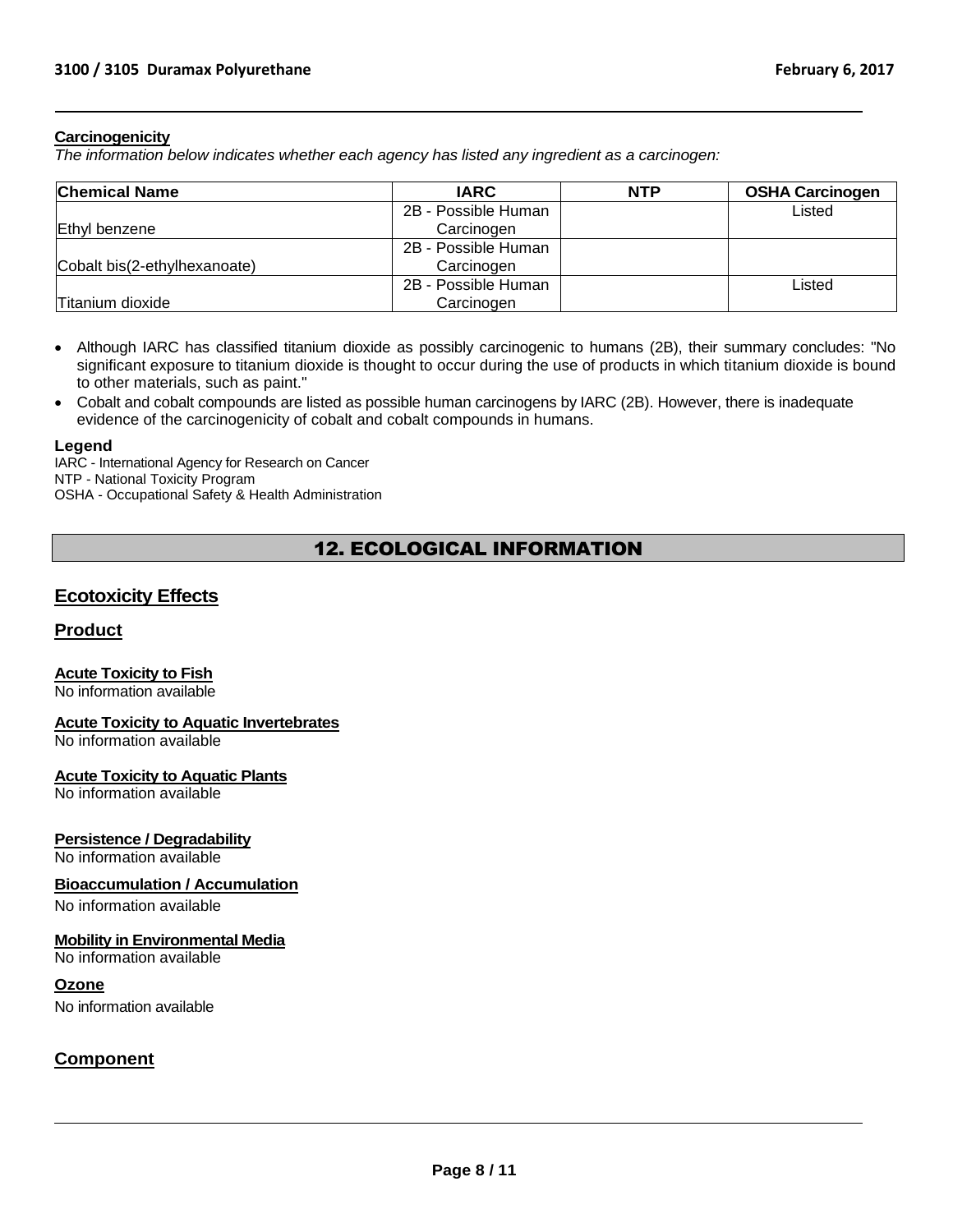# **Acute Toxicity to Fish**

Ethyl benzene LC50: 12.1 mg/L (Fathead Minnow - 96 hr.)

Methyl ethyl ketoxime LC50: 48 mg/L (Bluegill sunfish - 96 hr.)

# **Acute Toxicity to Aquatic Invertebrates**

Ethyl benzene EC50: 1.8 mg/L (Daphnia magna - 48 hr.)

Methyl ethyl ketoxime EC50: 750 mg/L (Daphnia magna - 48 hr.)

# **Acute Toxicity to Aquatic Plants**

Ethyl benzene EC50: 4.6 mg/L (Green algae (Scenedesmus subspicatus), 72 hrs.)

# 13. DISPOSAL CONSIDERATIONS

| <b>Waste Disposal Method</b>   | Dispose of in accordance with federal, state, provincial, and local regulations. Local<br>requirements may vary, consult your sanitation department or state-designated<br>environmental protection agency for more disposal options. |
|--------------------------------|---------------------------------------------------------------------------------------------------------------------------------------------------------------------------------------------------------------------------------------|
| <b>Empty Container Warning</b> | Emptied containers may retain product residue. Follow label warnings even after<br>container is emptied. Residual vapors may explode on ignition.                                                                                     |

# 14. TRANSPORT INFORMATION

#### **DOT**

| <b>Proper Shipping Name</b> | Paint  |
|-----------------------------|--------|
| <b>Hazard Class</b>         | З      |
| UN-No                       | UN1263 |
| <b>Packing Group</b>        | Ш      |

In the US this material may be reclassified as a Combustible Liquid and is not regulated in containers of less than 119 gallons (450 liters) via surface transportation (refer to 49CFR1 73.120(b)(2) for further information).

| <b>ICAO/IATA</b> | Contact the preparer for further information. |
|------------------|-----------------------------------------------|
| IMDG / IMO       | Contact the preparer for further information. |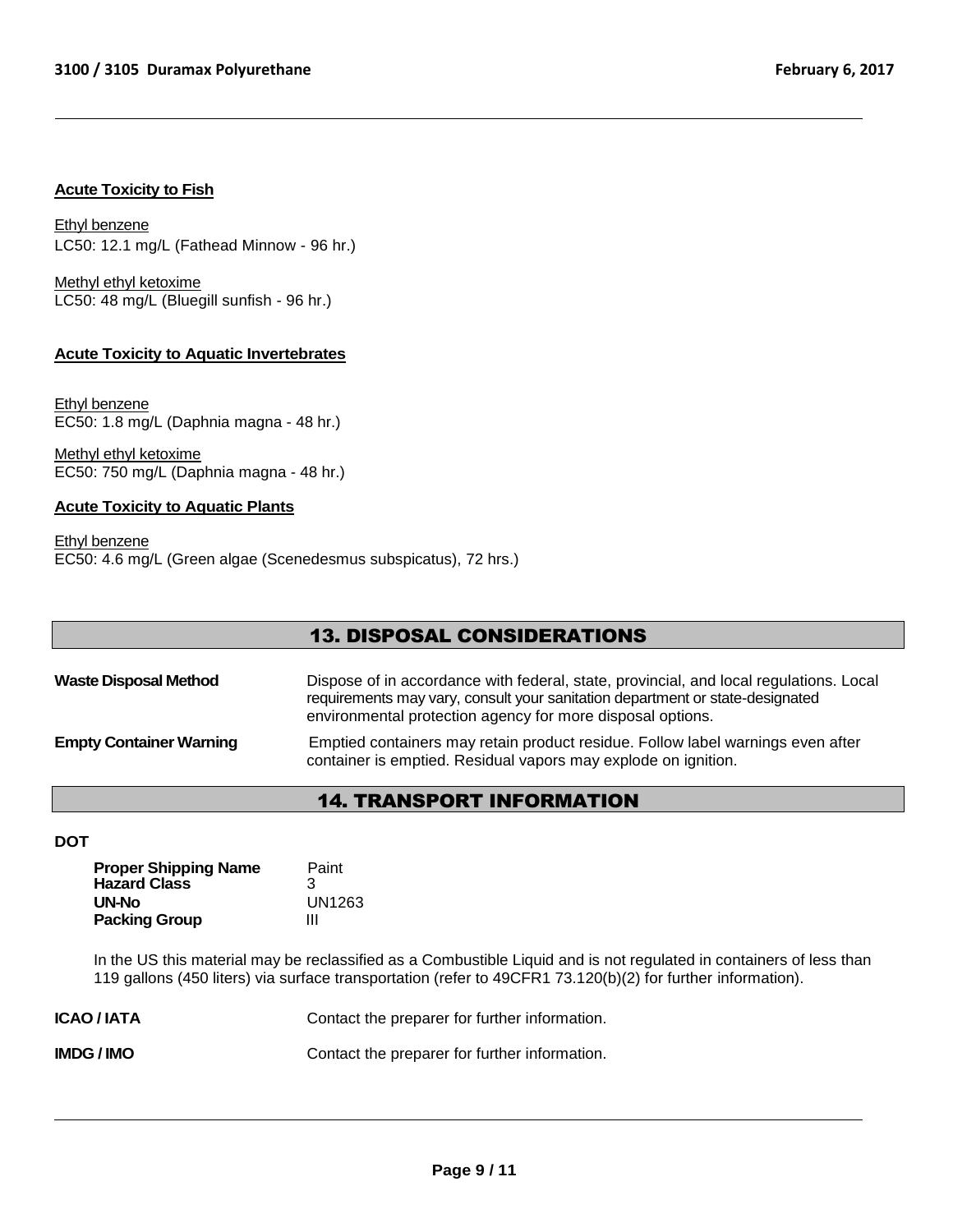# 15. REGULATORY INFORMATION

# **International Inventories**

| <b>United States TSCA</b> | Yes - All components are listed or exempt. |
|---------------------------|--------------------------------------------|
| <b>Canada DSL</b>         | Yes - All components are listed or exempt. |

# **Federal Regulations**

#### **SARA 311/312 hazardous categorization**

| Acute Health Hazard               | Yes. |
|-----------------------------------|------|
| Chronic Health Hazard             | Yes. |
| Fire Hazard                       | Yes. |
| Sudden Release of Pressure Hazard | N٥   |
| Reactive Hazard                   | N٥   |

# **SARA 313**

Section 313 of Title III of the Superfund Amendments and Reauthorization Act of 1986 (SARA). This product contains a chemical or chemicals which are subject to the reporting requirements of the Act and Title 40 of the Code of Federal Regulations, Part 372:

| <b>Chemical Name CAS-No</b> |                | Weight % (max) |
|-----------------------------|----------------|----------------|
| Ethyl benzene               | $100 - 41 - 4$ |                |

# **Clean Air Act, Section 112 Hazardous Air Pollutants (HAPs) (see 40 CFR 61)**

This product contains the following HAPs:

| <b>Chemical Name</b>         | <b>CAS-No</b> | Weight % (max) |
|------------------------------|---------------|----------------|
| Ethyl benzene                | 100-41-4      | 0.5            |
| Cobalt bis(2-ethylhexanoate) | 136-52-7      | 0.5            |

# **State Regulations**

# **California Proposition 65**

*This product may contain small amounts of materials known to the state of California to cause cancer or reproductive harm.*

# **State Right-to-Know**

| <b>Chemical Name</b>         | <b>Massachusetts</b> | <b>New Jersey</b> | <b>Pennsylvania</b> |
|------------------------------|----------------------|-------------------|---------------------|
| Stoddard solvent             |                      |                   |                     |
| Ethvl benzene                |                      |                   |                     |
| Cobalt bis(2-ethylhexanoate) |                      |                   |                     |
| Titanium dioxide             |                      |                   |                     |